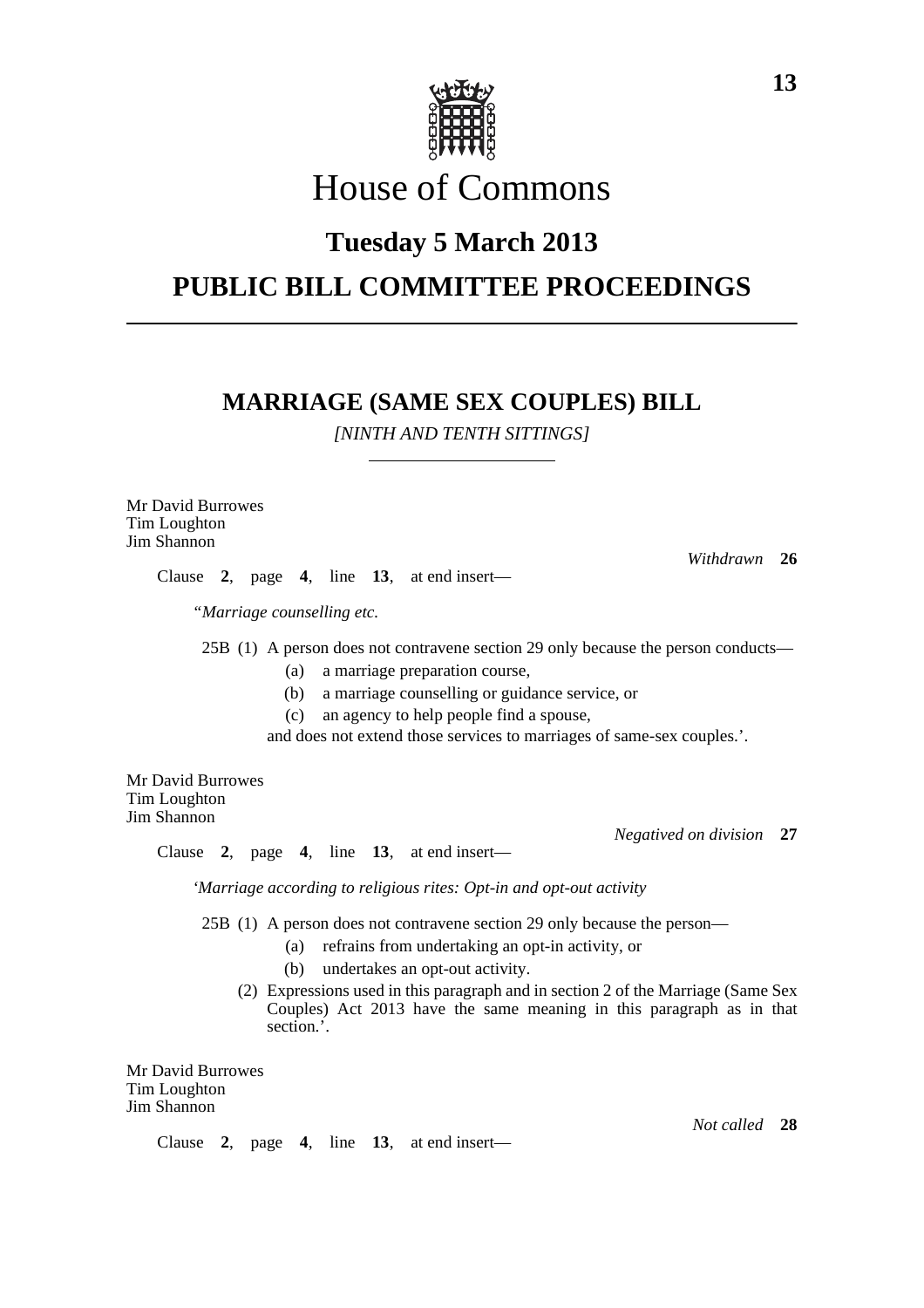#### **Marriage (Same Sex Couples) Bill,** *continued*

*'Religious premises: Trustees*

25B (1) A person who is the trustee of a trust for the advancement of religion does not contravene section 29 only because he refuses to consent to premises owned or controlled by the trust being used for marriages of same sex couples.'.

Mr David Burrowes Tim Loughton Jim Shannon

Clause **2**, page **4**, line **13**, at end insert—

'(6) For the purposes of section 149 of the Equality Act 2010, no regard may be had by any public authority to any decision by a relevant governing authority or relevant religious organisation to give any consent or to refuse to give any consent provided for in sections 2, 4, 5, or 7 of this Act'.

*Clause agreed to.*

Mr David Burrowes Tim Loughton Jim Shannon

*Not selected* **52**

Clause **3**, page **4**, line **24**, leave out 'marriage' and insert 'union'.

Mr David Burrowes Tim Loughton Jim Shannon

> *Not selected* **53** Clause **3**, page **4**, line **26**, leave out 'marriage' and insert 'union'.

Mr David Burrowes Tim Loughton Jim Shannon

*Not selected* **54** Clause **3**, page **4**, line **41**, leave out 'marriage' and insert 'union'.

*Clause agreed to.*

Mr David Burrowes Tim Loughton Jim Shannon

*Withdrawn* **51**

*Not called* **29**

Clause **4**, page **5**, line **21**, at end insert— '"recognised" means recognised according to the ordinary customs and usage of the organisation. In the event of a dispute between the members over which person or persons are recognised for the purpose of giving consent for the purposes of this section, the Secretary of State shall consult all members of the relevant religious organisation to determine